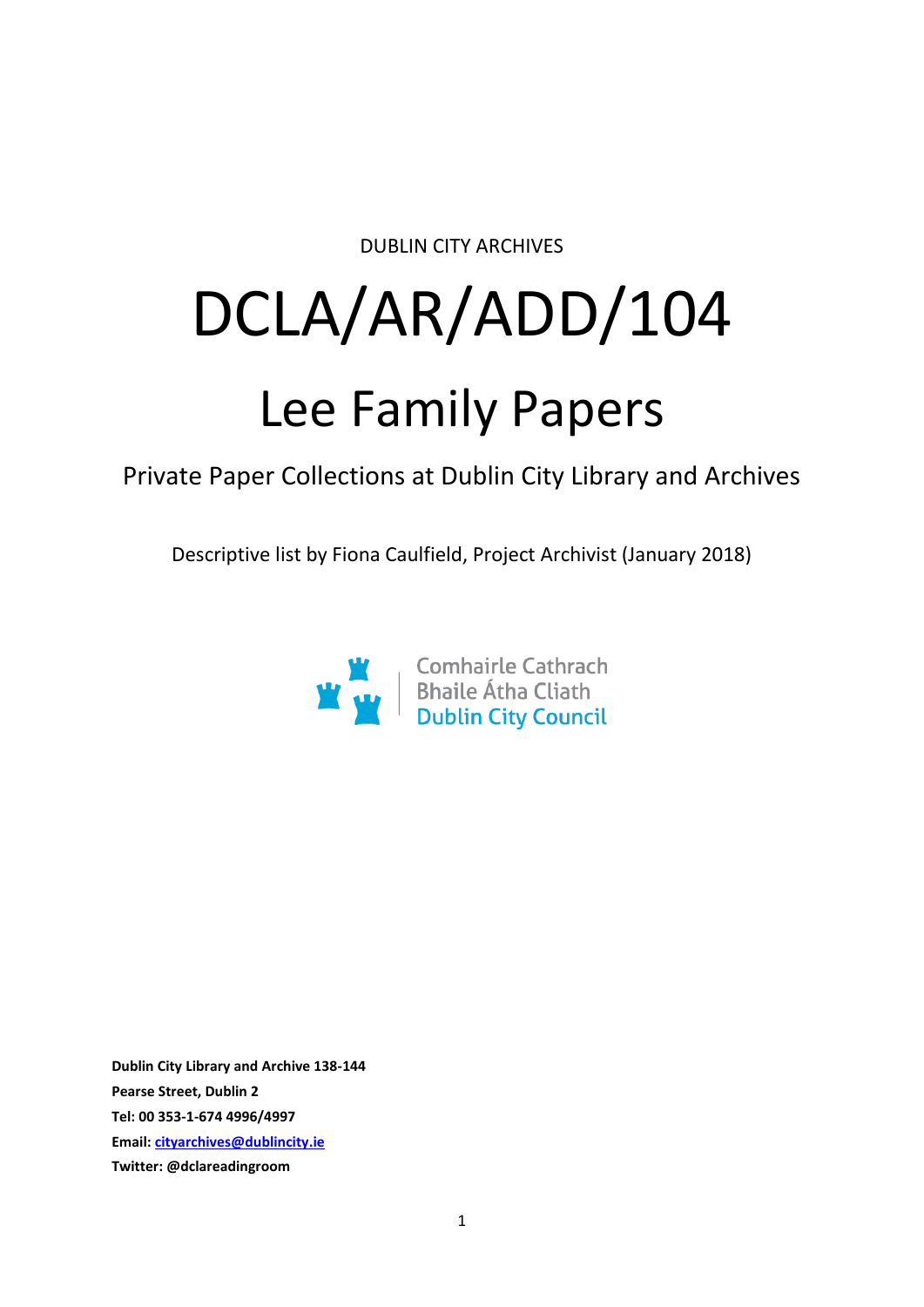# **Fonds Level Description**

| <b>Identity Statement:</b>   | Dublin City Library & Archive/                                 |
|------------------------------|----------------------------------------------------------------|
|                              | Private Paper Collections at Dublin City Library and Archives/ |
|                              | Lee Family Papers                                              |
| <b>Reference Code:</b>       | DCLA/RDFA/119                                                  |
| Title:                       | Lee Family Papers                                              |
| Dates:                       | $[1885 - 1956]$                                                |
| <b>Level of Description:</b> | Fonds                                                          |
| Creator(s):                  | Michael Lee                                                    |
| <b>Extent and Medium:</b>    | 5 boxes, 2 series, 3 sub-series, 5 files, 182 items            |

## **Context**

#### **Biographical History:**

The Lee family were drapers in Dublin with stores located in Rathmines, Dún Laoghaire, Mary Street, Abbey Street, Bray and Tyrrellspass in County Westmeath. The business was founded by Edward Lee (1853- 1927), the eldest son of Edward Lee and Hannah Bagnall, a farming family from Cornahir, Tyrrellspass in County Westmeath. In 1878, Edward Lee married Annie Sheckleton (later Shackleton) from Dungar, County Offaly. The couple had nine children altogether though only four made it past infancy: Edward Shackleton, known as Ted (1879), George Johnston (1880), Robert Ernest, known as Ernest (1883), Hastings (1884), William (1885), Joseph Bagnall (1888), Annie (1891), Alfred Tennyson, known as Tennyson (1892) and Geoffrey Patrick (1906). The four surviving children all attended Trinity College, Dublin. Robert Ernest became a medical doctor, Joseph Bagnall attended the King's Inn to study to become a barrister, Edward Shackleton (Ted) trained as an accountant and Alfred Tennyson graduated with an M.A. In 1904, the business became a private limited company. At about this time, in the early 1900s, the Lee family moved from their former family home at No. 2 Goldsmith Terrace in Bray, County Wicklow to *The Grange* on the Stillorgan Road in County Dublin. They later moved to Bellevue, on Cross Avenue in Blackrock, County Dublin in 1914.

Upon the outbreak of the First World War (1914- 1918), the Lee family supported the British War Effort, with three of the four Lee sons joining the cause. Robert Ernest Lee joined the Royal Medical Army Corps, as an army doctor and Joseph and Alfred Tennyson Lee joined the Royal Munster Fusiliers. The effects of the First World War were keenly felt by the Lee family as Lieutenant Joseph Bagnall Lee was killed in action 7 August 1915, on the Kiretch Tepe Ridge at Suvla Bay in Gallipoli, Turkey. On 10 October 1918 Robert Ernest Lee also lost his life on return from leave to France after the postal ship RMS Leinster, sank as a result of being torpedoed twice by the German submarine UB-123 on its way from Dún Laoghaire to Holyhead in Wales. Alfred Tennyson was also injured during the war at Gallipoli, having been shot, sustaining a wound to the right shoulder. However, following a period of convalescence, he ended the war in Arquetta, Italy, as Officer commanding the 18th Labour Group.

Edward Lee was not only a successful businessman, he was also concerned with the greater societal concerns of the time, and was vocal about the rights of the working classes throughout the entirety of his career. This social conscience earned him a reputation as a conscientious employer, concerned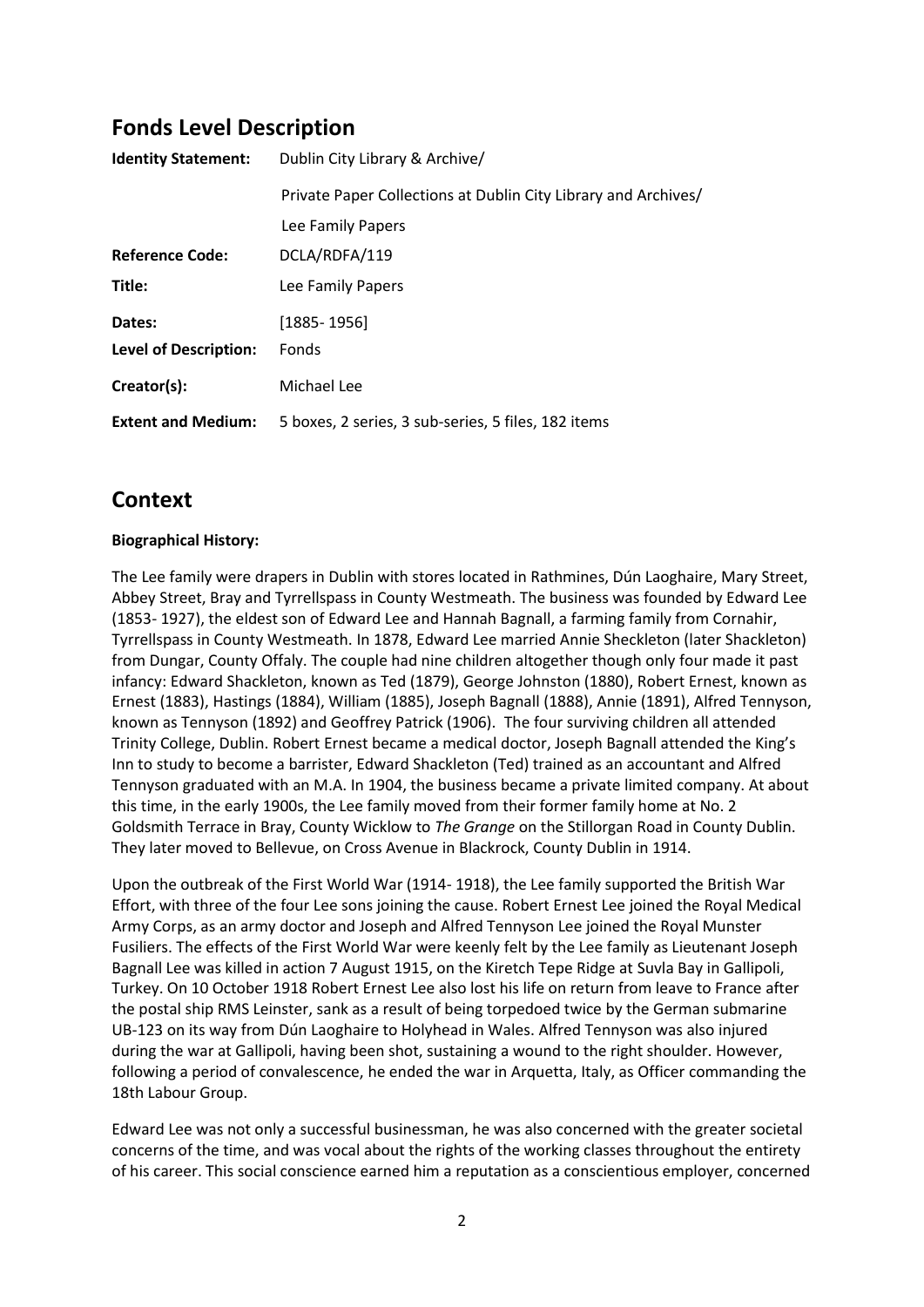with the welfare of his employees. This concern is illustrated by the introduction of a half-day holiday for employees in 1889 on Thursdays, which was later changed to Wednesdays following the Shops Act 1912, making him the first employer in Ireland to do this. During the Dublin Lockout of 1913, Edward Lee was the only employer to publicly disagree with the tactics of his fellow employers and joined the Dublin Industrial Peace Committee under the chairmanship of Tom Kettle Edward Lee was also strongly patriotic, and an avid supporter of Irish Industry. In 1904, he visited America and Canada and subsequently privately published details of his travels in *Memoranda of a Hurried Visit to America and Canada.* Lee was involved in the planning of the International Exhibition which was held in Dublin in 1907 to showcase Irish business. Following Edward Lee's death in 1927, Annie Lee became chairman of the business until her death in 1938. The two surviving Lee children Edward Shackleton (Ted) and Alfred Tennyson, were also involved in the family business. Ted Lee joined after graduating from college in c.1909 and later become Secretary of the family business. Alfred Tennyson Lee joined the business following his release from the British Army in 1920- 1921. The drapery business continued for another five decades, ceasing to trade in the late 1970s.

**Archival History:** The collection was donated to Dublin City Library and Archive in February 2017 by the Lee Family, facilitated by Michael Lee the great-grandson of Edward Lee.

## **Content and Structure**

**Scope and Content:** The collection contains material relating to both Edward Lee & Co. LTD and the Lee family. Material relating to Edward Lee & Co. LTD consists of cash books, ledgers, photographs, event programs and material banners pertaining to various Edward Lee & Co. LTD drapery stores. Material relating to the Lee family includes personal family papers and material relating to the First World War consisting of; correspondence, photographs, books, booklets, medals and other military decorations. Included in the correspondence are letters between members of the Lee family and friends of the family. The main correspondents of the collection include Edward Lee and Alfred Tennyson Lee.

**System of Arrangement:** The collection is divided into two series which are arranged chronologically. The first series relates to business material related to Edward Lee & Co. LTD, while the second series consists of the personal material relating to the Lee family. The second series is further broken down into three sub-series, each of which is concerned with different members of the Lee family: the first relates to the extended Lee family, the second to Edward and Annie Lee, and the final sub-series to brothers Robert Ernest, Joseph Bagnall and Alfred Tennyson Lee. It is acknowledged that there is some cross-over of material relating to other Lee family members within the three sub-series, but this is due to efforts to retain the original order of the collection. However, some rearrangement was necessary in order for the material to suit each series.

**Appraisal and Destruction:** Some file folders were selected for destruction. All other material was kept.

**Subjects:** World War One; Dublin business enterprise

**Conditions and Access and Use**

**Language:** English, Italian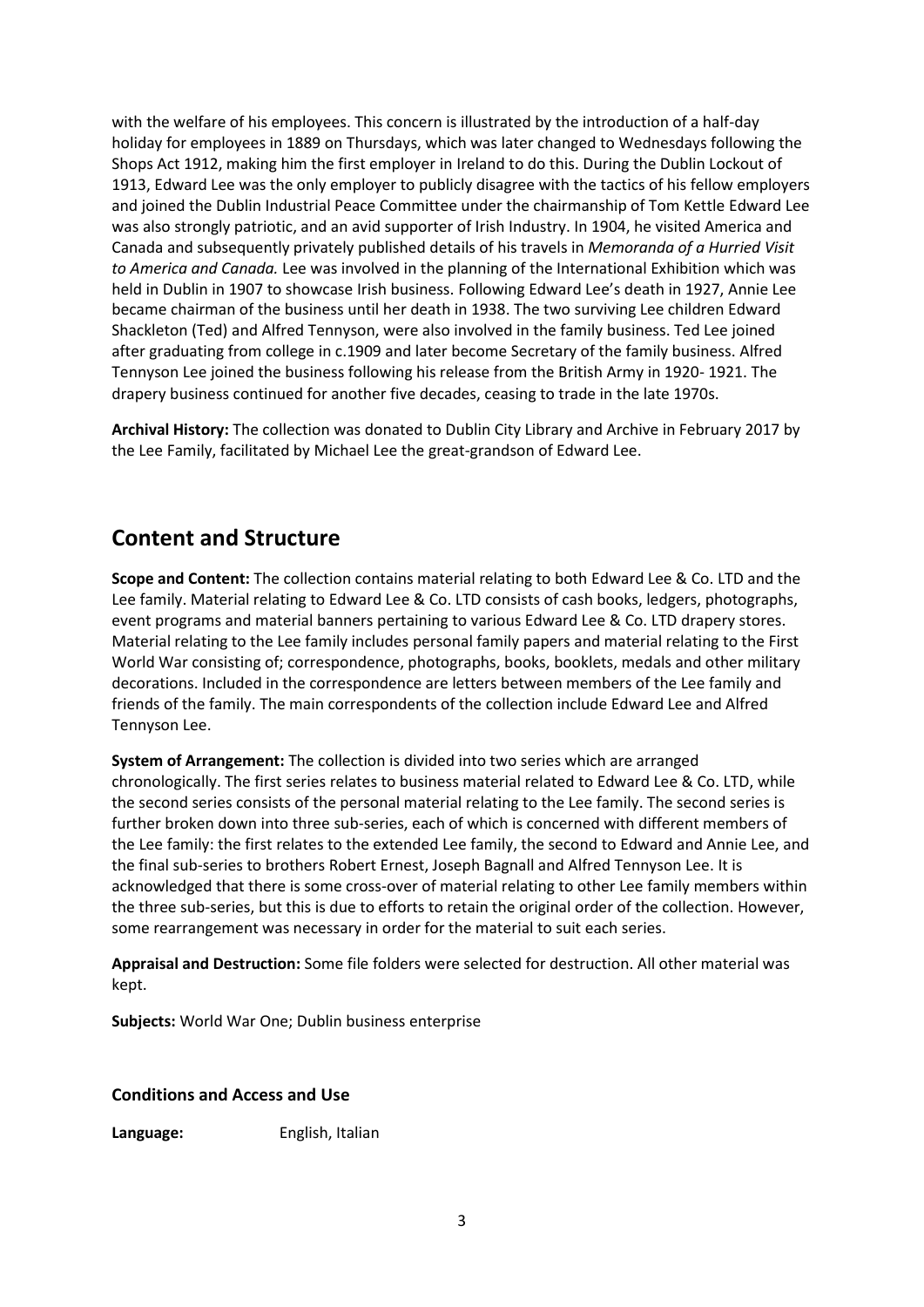| <b>Physical Condition:</b> | The material is in good condition, though some of the covers of the ledgers<br>and cash books are damaged, due to damp. Conservation cleaning is<br>required for the two material banners within the collection. |
|----------------------------|------------------------------------------------------------------------------------------------------------------------------------------------------------------------------------------------------------------|
| Access:                    | Available to holders of DCLA reader ticket. Some of the material is available<br>to view by appointment only.                                                                                                    |
| <b>Reproduction:</b>       | By permission of the Dublin City Archivist                                                                                                                                                                       |
| <b>Finding Aid:</b>        | Descriptive List                                                                                                                                                                                                 |
| <b>Conventions:</b>        | ISAD(G) and Irish Guidelines for Archival Description                                                                                                                                                            |

#### **Allied Materials**

| <b>Existence and Location of Copies:</b> | None |
|------------------------------------------|------|
| <b>Related Unites of Description:</b>    | None |

#### **Description Control Area**

| <b>Archivist's Note:</b> | Catalogued by Fiona Caulfield                                                                                              |
|--------------------------|----------------------------------------------------------------------------------------------------------------------------|
| Date of Description:     | January 2018                                                                                                               |
| Bibliography:            | Lee, Michael. Edward Lee: Model Employer and Man of Moral<br>Courage. Dublin: Dún Laoghaire- Rathdown County Council, 2016 |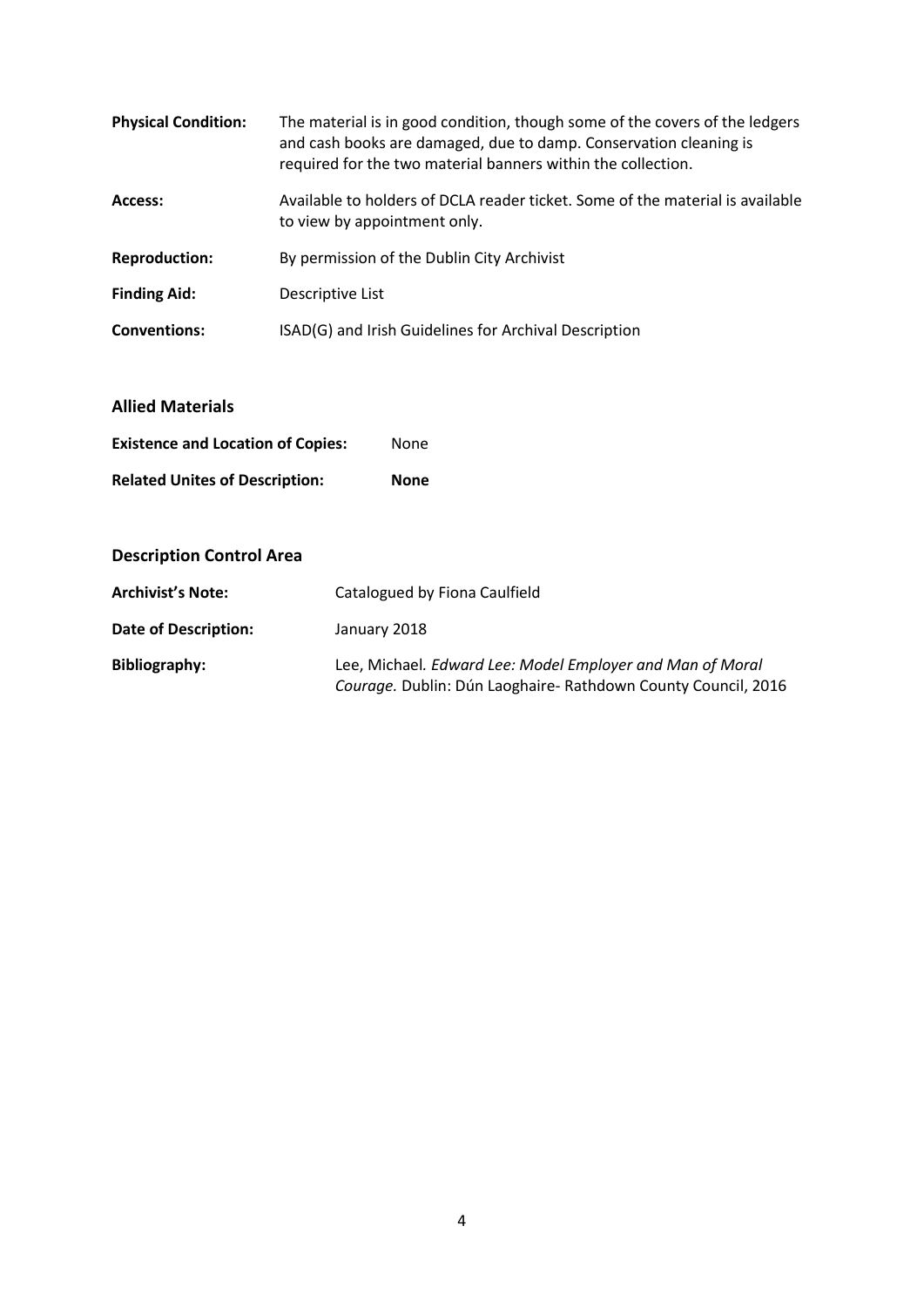# **Table of Contents:**

| Sub-series 3: Material relating to Robert Ernest Lee, Joseph Bagnall Lee |  |
|--------------------------------------------------------------------------|--|
|                                                                          |  |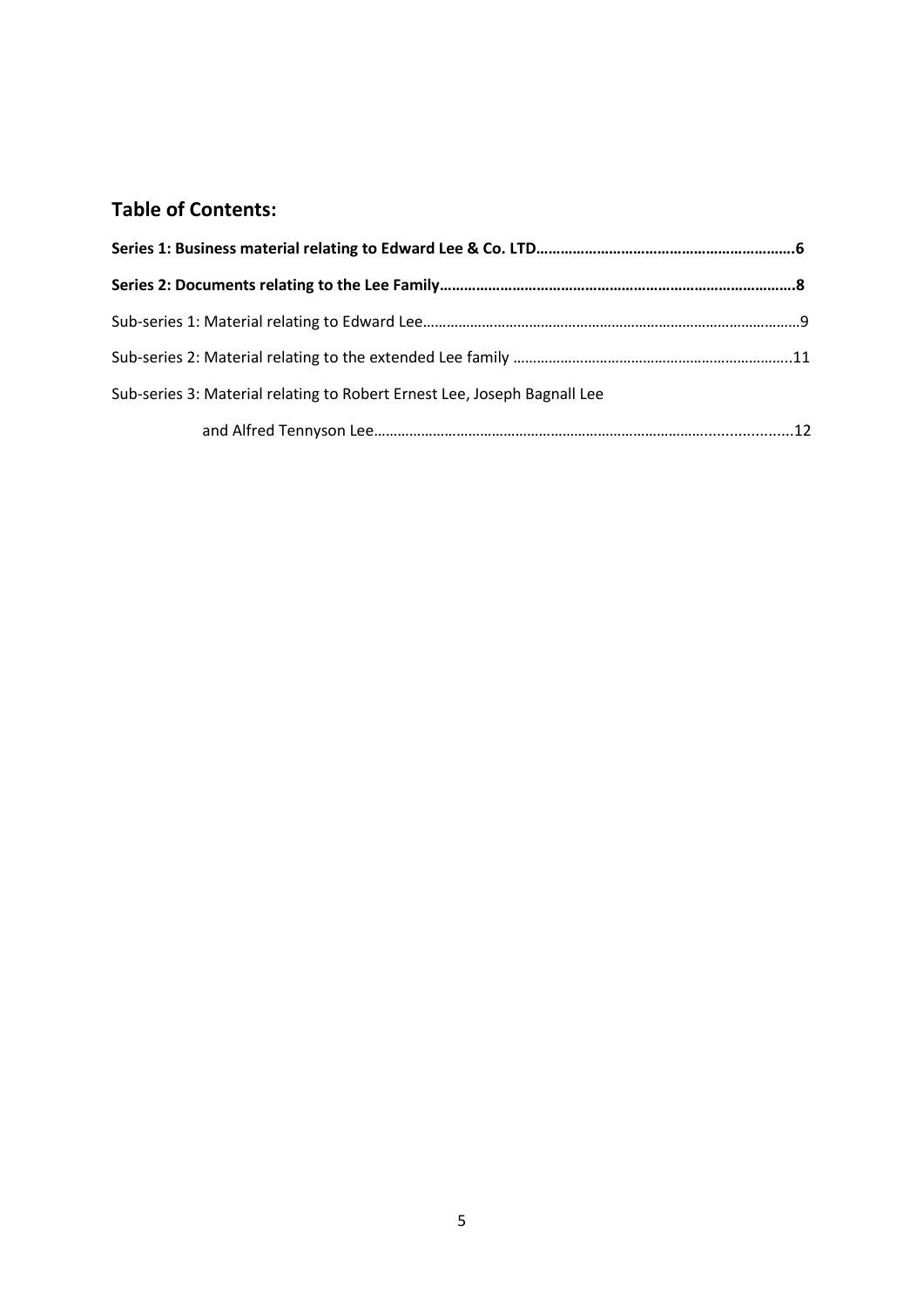**Reference Code:** DCLA/AR/ADD/104/01 **Title:** Business material relating to Edward Lee & Co. LTD **Date(s):** [1885- 1956] **Creator(s):** Michael Lee **Level of Description:** Series **Extent and Medium: 2 files, 48 items Scope and Content:** Series containing business material pertaining to Edward Lee & Co. LTD.

Includes cash books and ledgers relating to different Edward Lee & Co. LTD stores, event programs, photographs and fabric banners.

#### **Reference Code:** DCLA/AR/ADD/104/01/01

**Title:** File of photographs relating to Edward Lee & Co. LTD

**Date(s):** [1885- 1956]

**Creator(s):** Michael Lee

**Level of Description:** File

**Extent and Medium:** 36 photographs

**Scope and Content:** File containing photographs of different Edward Lee & Co. LTD shop fronts, including from the Bray, Rathmines (DCLA/AR/ADD/104/01/01 (27)), Mary Street (DCLA/AR/ADD/104/01/01 (32)) and Dun Laoghaire Stores (DCLA/AR/ADD/104/01/01 (25)). Includes a photograph of the original Bray Shop front at No. 2 Goldsmith Terrace (DCLA/AR/ADD/104/01/01 (22)), the updated store front (DCLA/AR/ADD/104/01/01 (23)). Also includes advertisement images and interior photographs of the Edward Lee & Co store on Mary's Street. Contains images of Edward Lee & Co. Ltd products including; drapery material, women's clothing, sewing materials and furniture. Further includes photographs of customers in Edward Lee & Co. Ltd stores with salespeople. Photographs taken by H. W. Harrington, "St. Kilda", 3 Crosthwaite Park, West, Dun Laoghaire, Co. Dublin and International Foto Service, Commercial Advertising in Photography, 12 Parliament Street, Dublin.

**Donated to Michael Lee in 2016. In folder entitled 'Donated to Michael Lee'.**

**Reference Code:** DCLA/AR/ADD/104/01/02

**Title:** Bound Volume Summary Accounts relating to all Edward Lee & Co. LTD stores **Date(s):** February 1900- 31 December 1927 **Creator(s):** Michael Lee **Level of Description:** Item **Extent and Medium:** 461 pp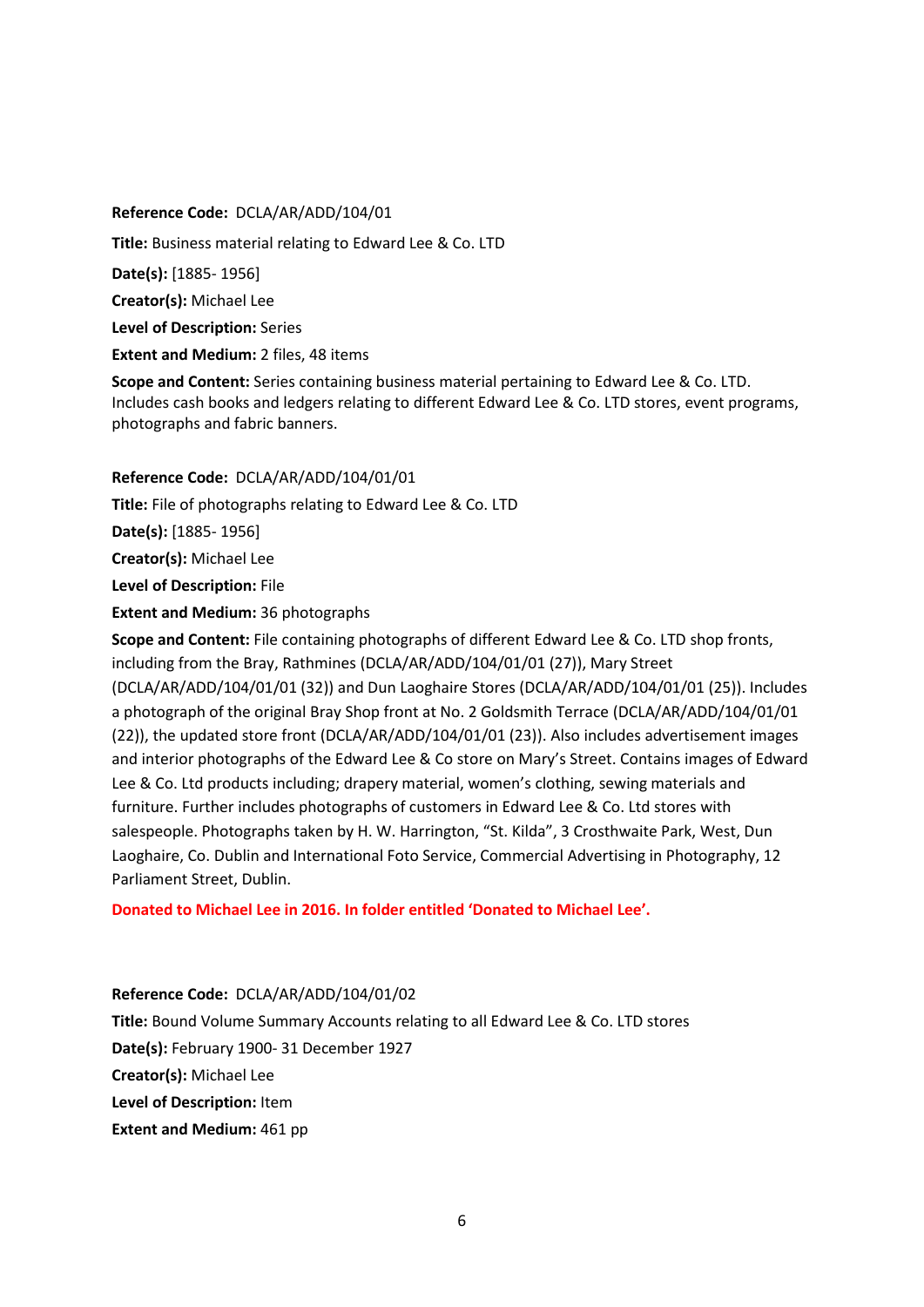**Scope and Content:** Contains summary details of each of the Lee Stores at Abbey St, Mary St, Rathmines, Kingstown, Bray and Tyrrellspass. Includes account summaries of expenses, salaries, bank accounts, insurances, expense scale for each of the stores and house expenses.

\*Cover of bound volume damaged, water/damp damage.

#### **Reference Code:** DCLA/AR/ADD/104/01/03

**Title:** Edward Lee & Co. Ltd, Tyrrellspass Cash Book, Abbey Street Cash Book **Date(s):** 1 July 1920 – 31 December 1945 **Creator(s):** Michael Lee **Level of Description:** Item **Extent and Medium:** 479 pp

**Scope and Content:** Leather bound cash book containing Tyrrellspass Cash Book 'To Folio 117' and Abbey Street Cash Book 'From Folio 120'. Notes 'Cash Received' and 'Cash Disbursed' for each day of the month. Also notes the daily total 'sales' and 'total' of cash received and total 'expenses', 'lodged' and 'total' of cash disbursed.

\*Cover of bound volume damaged, water/damp damage.

**Reference Code:** DCLA/AR/ADD/104/01/04 **Title:** Large blue fabric banner **Date(s):** [1920- 1939] **Creator(s):** Michael Lee **Level of Description:** Item **Extent and Medium: 1 fabric banner Scope and Content:** Large blue Edward Lee & Co. LTD fabric banner. \*Requires conservation cleaning.

**Reference Code:** DCLA/AR/ADD/104/01/05 **Title:** Large red fabric banner **Date(s):** [1920-1939] **Creator(s):** Michael Lee **Level of Description:** Item **Extent and Medium: 1 fabric banner Scope and Content:** Large red Edward Lee & Co. LTD fabric banner. \*Requires conservation cleaning.

**Reference Code:** DCLA/AR/ADD/104/01/06 **Title:** Edward Lee & Co. Ltd, Abbey Street Ledger **Date(s):** 1 March 1925- 4 August 1938 **Creator(s):** Michael Lee **Level of Description:** Item **Extent and Medium:** 251 pp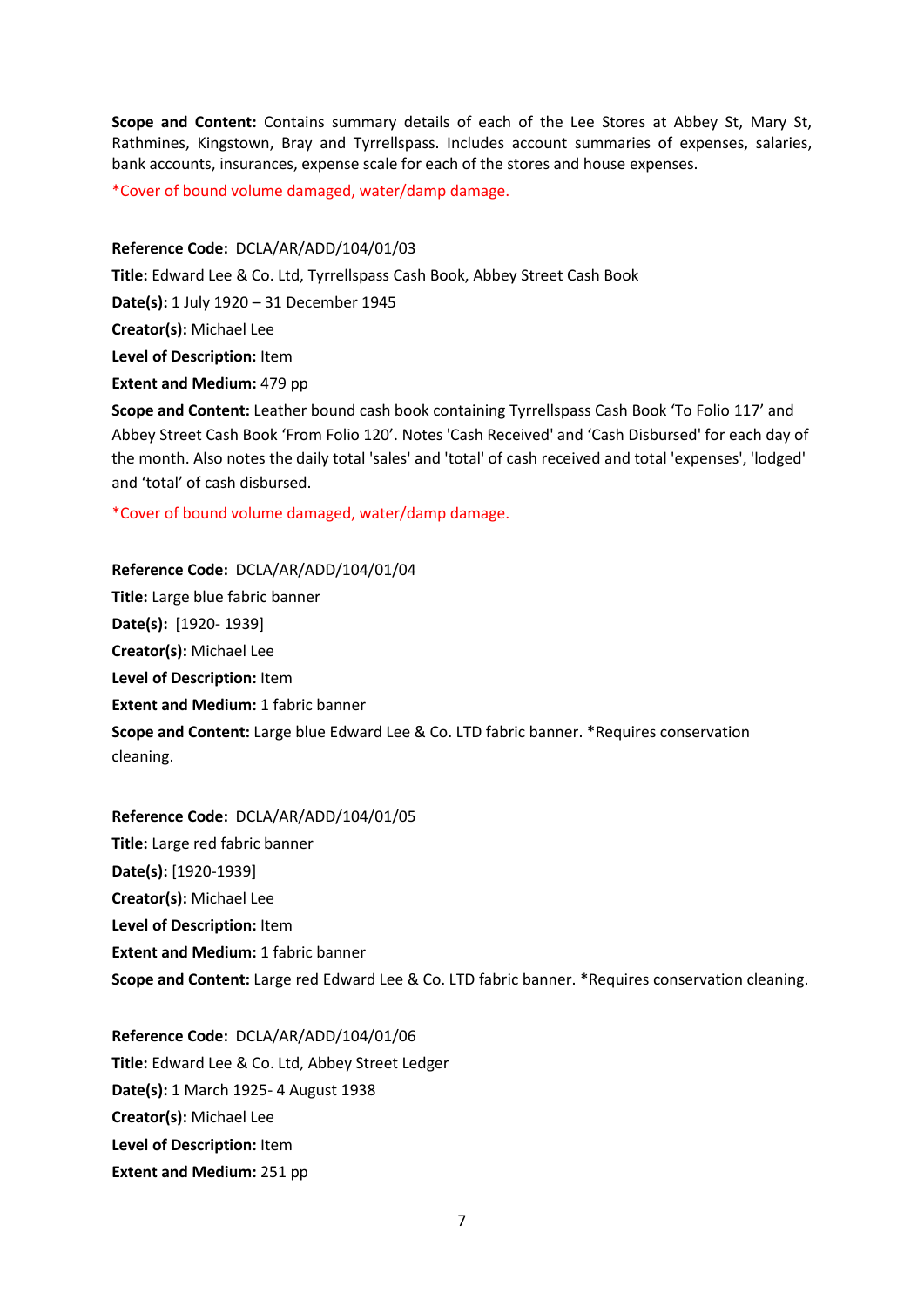**Scope and Content:** Ledger regarding daily expenses incurred by Edward Lee & Co. Ltd, Abbey Street. Includes summary details of total expenses incurred, 'Particulars of Subscriptions' and 'Amount brought forward' at the finish of each month.

\*Cover of ledger damaged and frayed, slight water damage.

**Reference Code:** DCLA/AR/ADD/104/01/07 **Title:** Edward Lee & Co. Ltd, Mary Street Ledger **Date(s):** 1 March 1925 - 30 September 1938 **Creator(s):** Michael Lee **Level of Description:** Item **Extent and Medium:** 252 pp

**Scope and Content:** Ledger regarding daily expenses incurred by Edward Lee & Co. Ltd, Mary Street. Includes summary details of total expenses incurred, cheques issued and 'Amount brought forward' at the finish of each month.

\*Slight water damage. Ledger cover frayed.

**Reference Code:** DCLA/AR/ADD/104/01/08

**Title:** Edward Lee & Co. LTD, Bray Cash Book

**Date(s):** 1 July 1927- 31 August 1942

**Creator(s):** Michael Lee

**Level of Description:** Item

**Extent and Medium:** 365 pp

**Scope and Content:** Notes 'Cash Received' and 'Cash Disbursed' for each day of the month. Also notes the total 'sundries', 'sales' and 'total' of cash received and 'expenses', 'lodged' and 'total' of cash disbursed.

**Reference Code:** DCLA/AR/ADD/104/01/09 **Title:** Edward Lee & Co. LTD, Kingstown Cash Book **Date(s):** 1 July 1927 - 31 August 1942 **Creator(s):** Michael Lee **Level of Description:** Item

**Extent and Medium:** 369 pp

**Scope and Content:** Notes 'Cash Received' and 'Cash Disbursed' for each day of the month. Also notes the total 'sundries', 'sales' and 'total' of cash received and 'expenses', 'lodged' and 'total' of cash disbursed.

**Reference Code:** DCLA/AR/ADD/104/01/10 **Title:** Copies of Programs for the Edward Lee & Co. LTD Golden Jubilee (1885-1935) **Date(s):** 24 April 1935 **Creator(s):** Michael Lee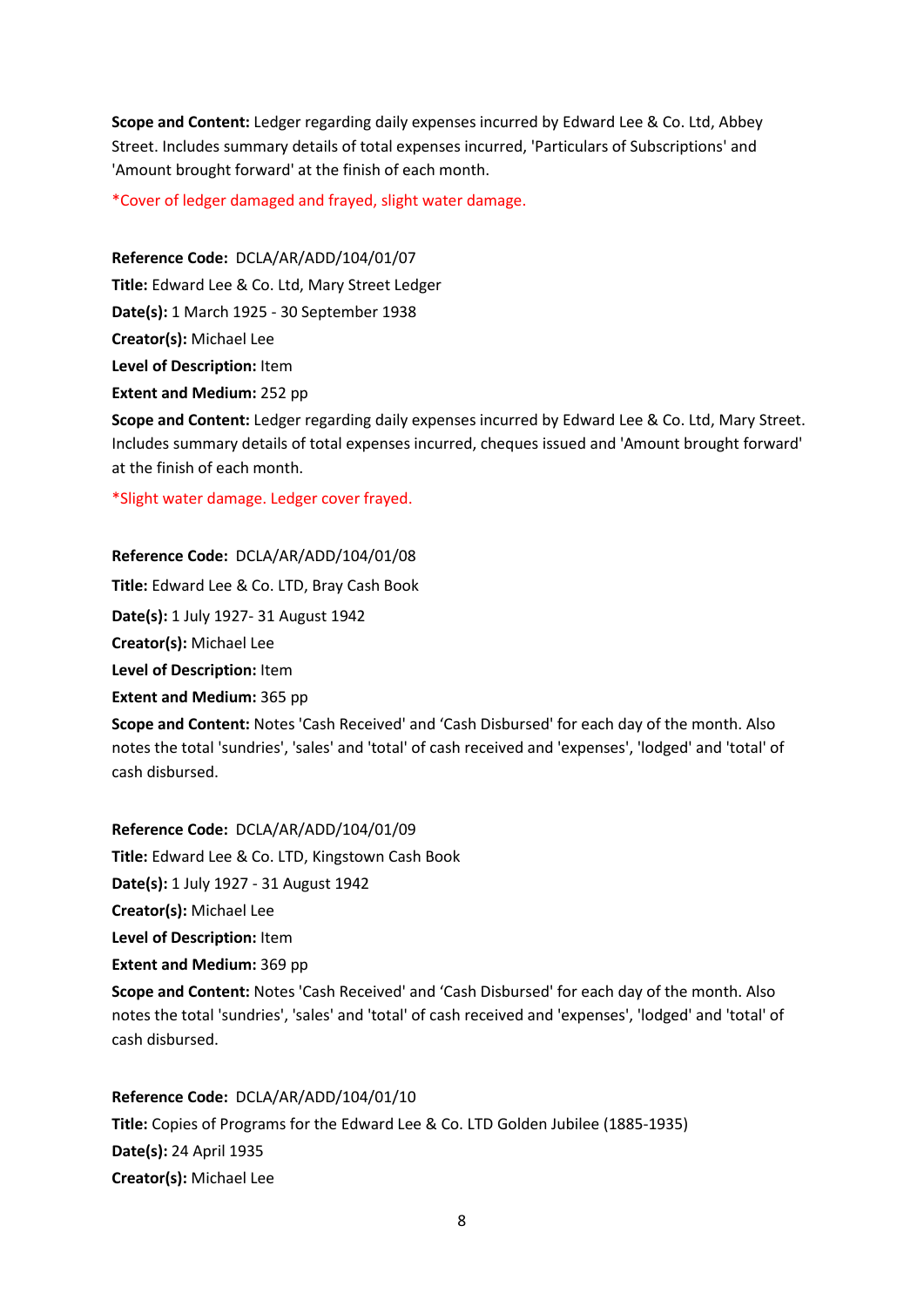#### **Level of Description:** File

#### **Extent and Medium:** 4 items, 30 pp

**Scope and Content:** Programs for a Dance and Social Evening Wednesday, 24 April 1935 in the Aberdeen Hall at the Gresham Hotel in celebration of the Edward Lee & Co. LTD Golden Jubilee, 1885-1935. Contains schedule for the evening, food menu and an insert detailing the company's history.

#### **Reference Code:** DCLA/AR/ADD/104/02

**Title:** Documents relating to the Lee Family

**Date(s):** 1904- [1926]

**Creator(s):** Michael Lee

**Level of Description:** Series

**Extent and Medium:** 3 sub-series, 3 files, 170 items

**Scope and Content:** Series containing documents relating to members of the Lee family. The series is divided into three sub-series. The first relates to Edward and Annie Lee, the second includes material regarding the extended Lee family, and the third consists of material relating to brothers Robert Ernest, Joseph Bagnall and Alfred Tennyson Lee.

#### **Reference Code:** DCLA/AR/ADD/104/02/01

**Title:** Material relating to the extended Lee family

**Date(s):** [1889- 1932]

**Creator(s):** Michael Lee

**Level of Description:** Sub- series

**Extent and Medium:** 1 file, 117 items

**Scope and Content:** Sub-series consisting of material relating to the extended Lee family. Mostly consists of photographs of the Lee family, including formal and informal photographs. Further includes photographs detailing various landscapes, farming photographs and leisure pursuits undertaken by the Lee family.

#### **Reference Code:** DCLA/AR/ADD/104/02/01/01

**Title:** Photographs of the Lee family and extended Lee family

**Date(s):** [1889- 1932]

**Creator(s):** Michael Lee

**Level of Description:** File

**Extent and Medium:** 116 photographs

**Scope and Content:** File of photographs of Lee family members, including extended family and family friends, originally contained in a green folder. Contains photographs of immediate Lee family members including Edward (DCLA/AR/ADD/104/02/02/02(4)), Annie (DCLA/AR/ADD/104/02/02/02 (8)), Edward Shackleton (Ted) (DCLA/AR/ADD/104/02/02/02(2)), (DCLA/AR/ADD/104/02/02/02(65)) , Robert Ernest (DCLA/AR/ADD/104/02/02/02(3)), (DCLA/AR/ADD/104/02/02/02(7)), Joseph Bagnall (DCLA/AR/ADD/104/02/02/02(10)), (DCLA/AR/ADD/104/02/02/02(13)) and Alfred Tennyson Lee (DCLA/AR/ADD/104/02/02/02(54)),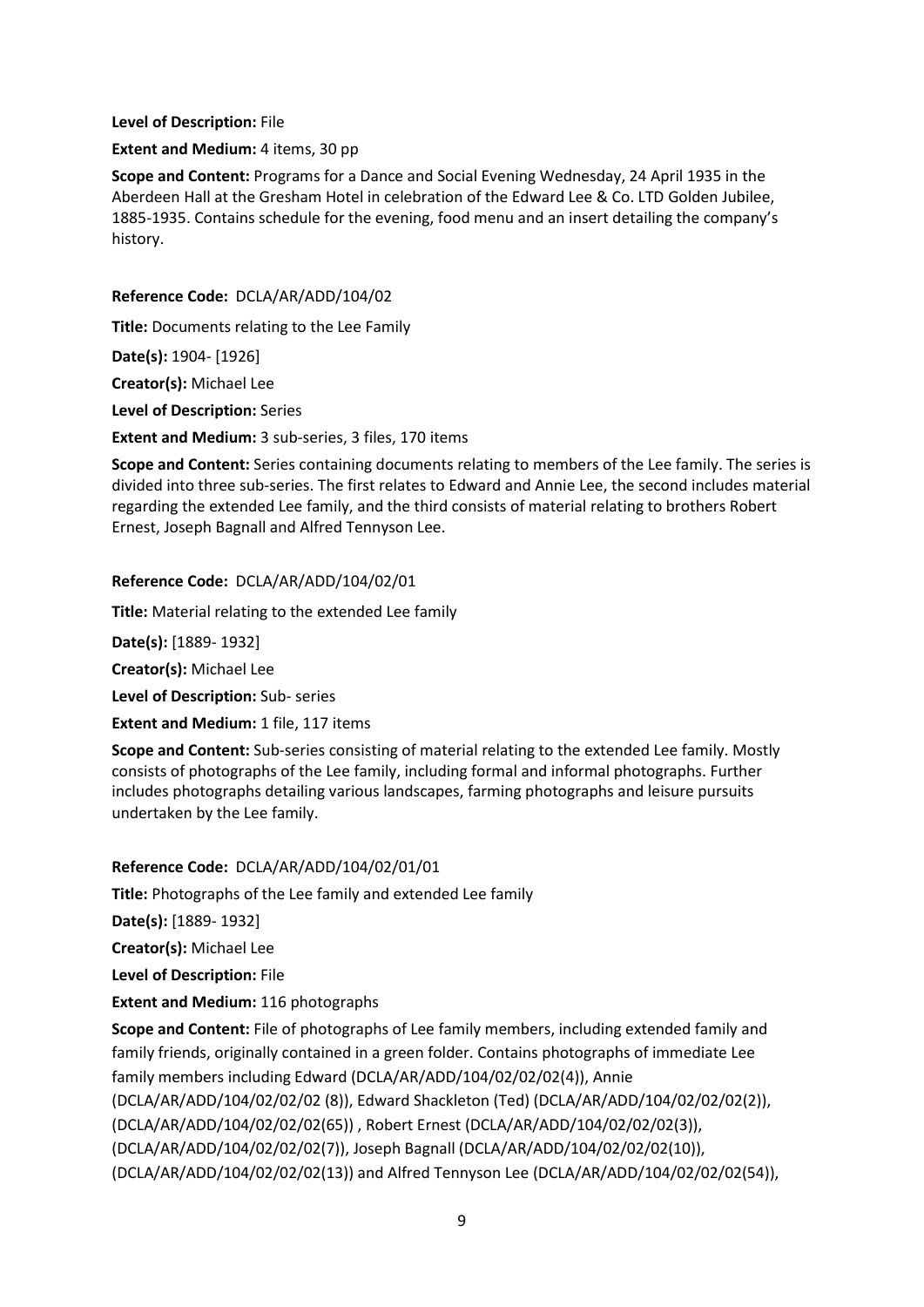(DCLA/AR/ADD/104/02/02/02(74)). Photographs DCLA/AR/ADD/104/02/02/02(1)- DCLA/AR/ADD/104/02/02/02(18) consist mostly of portraits of the immediate Lee family, military photographs relating to WW1 and a copy of an illuminated address to 'Mr and Mrs Edward Lee on the Occasion of their Silver Wedding' DCLA/AR/ADD/104/02/02/02(4). Also includes a postcard sent to Annie Lee from Tennyson Lee containing a photograph of schoolboys standing in front of a bonfire taken during his time at school at Epworth Methodist College in Rhyl, Wales (DCLA/AR/ADD/104/02/02/02(15)), a photograph of Robert Ernest Lee with medical colleagues ((DCLA/AR/ADD/104/02/02/02(16)) and a family portrait of the Lee family, taken after the death of Joseph Bagnall Lee in August 1915 (DCLA/AR/ADD/104/02/02/02(17)). Further includes a photograph of a commemorative service (DCLA/AR/ADD/104/02/02/02(18)). Annie Lee is pictured standing to the left of W. T. Cosgrave (standing centre to the left of the woman holding a commemorative wreath), Edward Shackleton (Ted) Lee is also pictured standing in the back row (to the right of Cosgrave) and Ernest Blythe (first row, second from the right). Photographs (DCLA/AR/ADD/104/02/02/02(19)) -(DCLA/AR/ADD/104/02/02/02(38)) consist of photographs taken in Tyrellspass, Westmeath depicting local landscapes, residents and houses. Photographs DCLA/AR/ADD/104/02/02/02 (35) -(DCLA/AR/ADD/104/02/02/02(38)) depict farm labourers cutting turf in Tyrellspass, using both hand-held farming equipment and thrashing machines. Photographs (DCLA/AR/ADD/104/02/02/02(39))- (DCLA/AR/ADD/104/02/02/02(116)) consist of photographs taken while the Lee family lived at The Grange located on the Stillorgan Road, Dublin where they lived from early 1900s until 1914.The photographs include members of the Lee family, extended family members and friends enjoying various forms of leisure pursuits, family pets, livestock, the main house and other buildings located at The Grange.

#### **Reference Code:** DCLA/AR/ADD/104/02/01/02

**Title:** Photograph of family portrait of Lee family **Date(s):** [?1906- 1910] **Creator(s):** Michael Lee **Level of Description:** Item **Extent and Medium:** 1 photograph

**Scope and Content:** Black and white family portrait taken at Powerscourt Waterfall, Wicklow. The photograph includes Edward Lee (standing extreme right), Edwards younger brother William Lee (third row, second from the left), Annie Lee, all four Lee sons and extended Lee family consisting of a total of thirty individuals in standing and sitting positions. Taken by Harrison & Son Photographers, Bray, Co. Wicklow.

#### **Reference Code:** DCLA/AR/ADD/104/02/02

**Title:** Material relating to Edward and Annie Lee **Date(s):** 1904- 1926 **Creator(s):** Michael Lee **Level of Description:** Sub- series **Extent and Medium:** 1 file, 22 items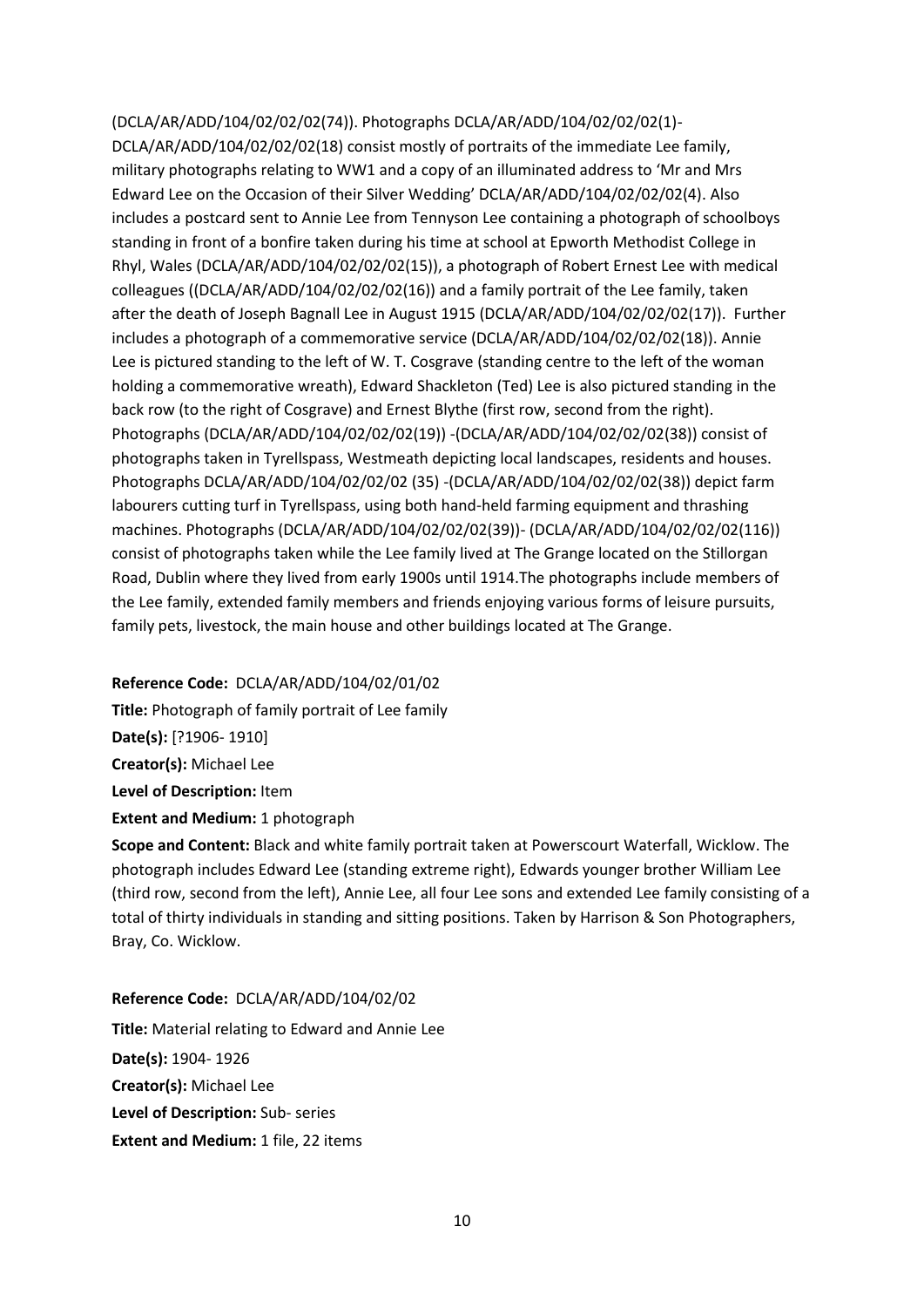**Scope and Content:** Sub- series consisting of material in relation to Edward and his wife Annie Lee**.**  Includes correspondence, booklets, dinner menus, photographs and a book.

**Reference Code:** DCLA/AR/ADD/104/02/02/01

**Title:** Correspondence and booklets relating to Edward Lee

**Date(s):** 1904 – 11 September 1926

**Creator(s):** Michael Lee

**Level of Description:** File

#### **Extent and Medium:** 17 items, 65 pp

**Scope and Content:** File originally in folder entitled "Edward Lee: Original Letters X 3 (Oct 11 1918, 10- 11- 1918, Nov 24 – 1918). Includes a booklet entitled Memoranda of a Hurried Visit to America and Canada (1904), a dinner menu for 'Complementary Dinner to Mr Edward Lee J.P., Chairman Bray Urban District Council by the Other Directors of Edward Lee and Co., Ltd at Dolphin Hotel, Dublin (17 February 1908), a dinner menu to 'Mr Joseph Bagnall Lee' on the occasion of his 'Call to the Bar' at Dolphin Hotel', Dublin, (23 June 1909) and a luncheon menu for the 'Formal handing over of New Road, Dungar Terrace, Kingstown, to the Urban District Council, by the Directors of Edward Lee & Co., Ltd., Monday June 13<sup>th</sup> at the Royal Marine Hotel (13 June 1910). The file also includes a letter to Joseph B. Lee, Esq. from W.L. [Ham] regarding arrangements for the Chief Secretary 'to attend and speak at the meeting of the Law Students Debating Society on Friday, 21<sup>st</sup> Instant' (4 October 1910) and a letter from D. P. Barton to 'Auditor' enclosing a letter that he received from 'Mr [Maninty] K.C. of Grays Inn' (20 December 1910). The file also contains correspondence regarding the death of Robert Ernest Lee and Joseph Bagnall Lee during the First World War. Includes a copy of letter from Col. Verelst Worship to Mr Lee (Edward Lee) expressing his sympathies with Mr and Mrs Lee over the death of their son (Joseph Bagnall Lee), whilst noting that 'circumstances have prevented me getting any tidings of the younger one'. Of the two brothers, Worship states that 'I have never met 2 more honourable brave and conscientious than your two sons' (19 August 1915). Further contains a letter sent from Edward Lee to Tennyson Lee informing him of the 'terrible tragedy which occurred to the Mail Boat (RMS Leinster) yesterday' adding that 'I fear our very dear & loved son Ernest is no more in this world. There is no account of him dead or alive'. The letter also notes 'Oh the horror of it. Your poor mother is bearing up as well as can be expected' (11 October 1918) and a letter sent by Edward Lee to Tennyson Lee which notes that 'just a month to-day our dear boy Ernest lost his life so tragically. Oh we do feel poorer for the loss of our brave boys'….'they died as they lived bravely and unselfishly'. The letter encloses extracts from letters received. (10 November 1918). Further includes a letter from Edward Lee to Tennyson concerning the aftermath of the death of Ernest Lee which notes that 'Surely Ernest died the noblest death a man can die in trying to save the life of others but our sorrow for him is very great indeed'. The letter also mentions strike action at the Arnotts' store, Henry Street, Dublin noting that 'I fear the firm are wrong as they refused to discuss matters with the union – that day is gone and the workers are determined to get a place in the Sun which I think is quite as it should be' (24 November 1918).Two copies of extracts detailing the efforts of Robert Ernest Lee to help others during the sinking of the RMS Leinster including 'from letter of a Dublin Doctor' which notes that 'just before losing his own life, (Robert Ernest Lee) was instrumental in saving a brother officer's' and an extract from 'Letter of a Lady' which notes that '"He was the man that did all Earthly power could do to save my life' [November 1918]. Includes a letter from Ted (Edward Shackleton) Lee to Alfred Tennyson Lee informing him that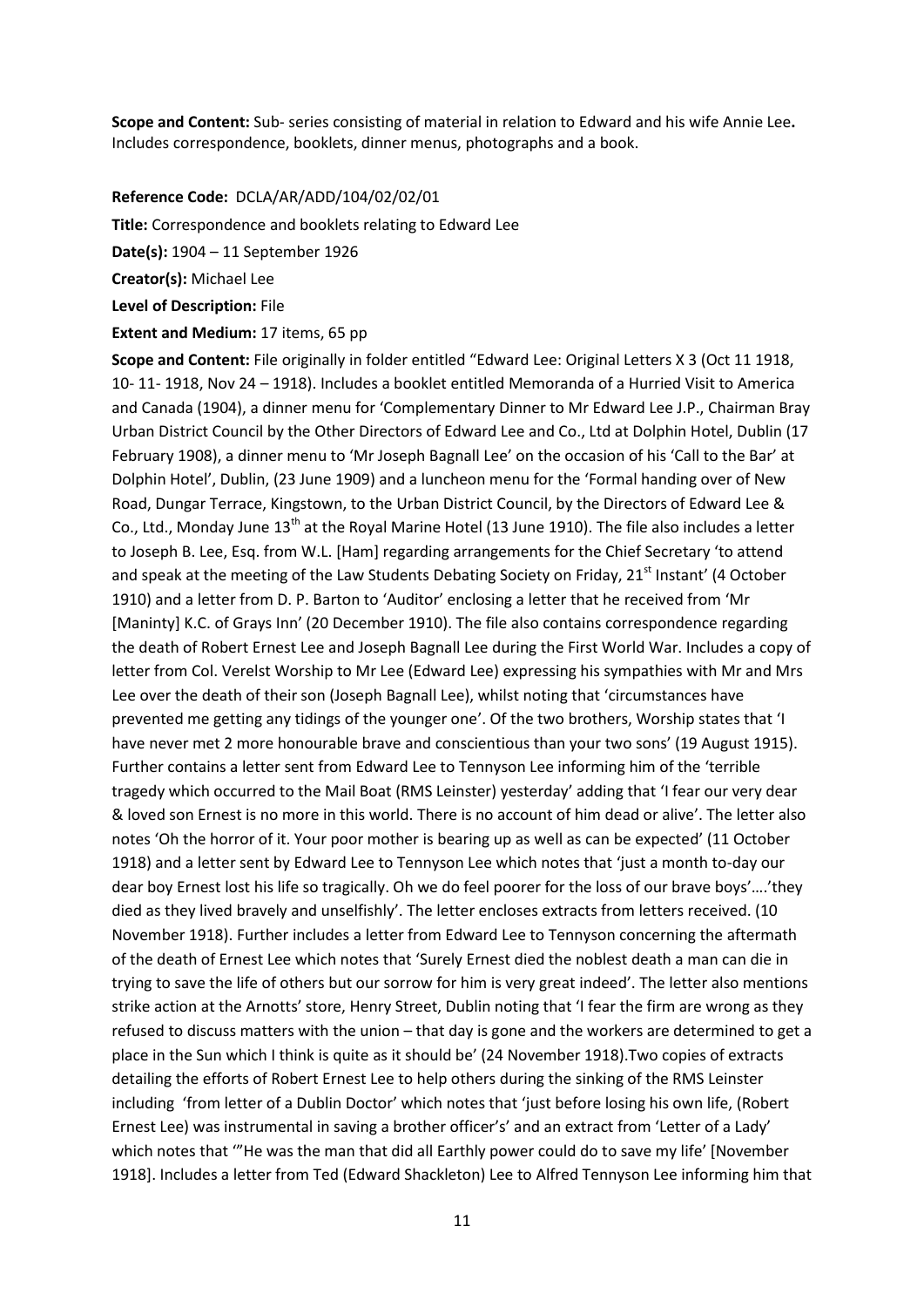'we have paid our final dividend for the half year' (22 March 1919). Also relates to the dividing of Ernest's (Robert Ernest Lee) Estate, which is to be divided between Tennyson Lee and his mother, Annie Lee. The letter notes that 'no money or anything any of us would get would in any way mitigate our loss' (22 March 1919). The file further includes a photocopy of a letter from 'Teddy' to 'Orry' [Orynthia Collings who was engaged to Teddy] sympathising with them over a recent visit to the dentist but notes that "a stitch in time saves nine". The letter also notes that 'to-day is a sad day in our family. It is the anniversary of the sinking of the "Leinster". My brother Ernest a captain in R.A.M.C. lost his life returning from leave to France' (10 October 1921).The file also contains correspondence concerning the declining health of Edward Lee. Includes a letter sent by Edward Lee from Tyrrellspass, Westmeath to Tennyson Lee in relation to general news and Edward Lee's improved general health but notes that 'I know the trouble the doctors fear remains' (16 June 1926) and a letter sent by Edward Lee to Tennyson Lee in relation to names of doctors sent by Tennyson and arrangements for appointments with Doctors, including a Mr Thompson in London, England. Lee also notes that 'I got xrayed to-day so I may not get away until the middle of next week' (11 September 1926).

#### **Reference Code:** DCLA/AR/ADD/104/02/02/02

**Title:** Photograph of Bray Urban District Councillors

**Date(s):** 1906

**Creator(s):** Michael Lee

**Level of Description:** Item

**Extent and Medium:** 1 photograph

**Scope and Content:** Black and white photograph taken on completion of first phase of Purcell's Field housing scheme of a group of Bray Urban District Councillors on the steps in front of an unidentified building. Edward Lee is pictured standing left of the centre of the photograph holding a key.

#### **Reference Code:** DCLA/AR/ADD/104/02/02/03

**Title:** Book entitled *Record: Irish International Exhibition, 1907* **Date(s):** 1909

**Creator(s):** Michael Lee

**Level of Description:** Item

**Extent and Medium:** 352 pp

**Scope and Content:** Book compiled and edited by William F. Dennehy, printed in Dublin by Hely's Limited Dame Street, and Acme Works, Dame Court. Contains details of the planning and background of the Exhibition, the Exhibition committee and other individuals involved, the Exhibition itself and the General Catalogue of the Exhibition.

#### **Reference Code:** DCLA/AR/ADD/104/02/02/04

**Title:** Photograph of a Edward Lee addressing crowd at Dungar Terrace, Kingstown (Dún Laoghaire) **Date(s):** June 1910 **Creator(s):** Michael Lee **Level of Description:** Item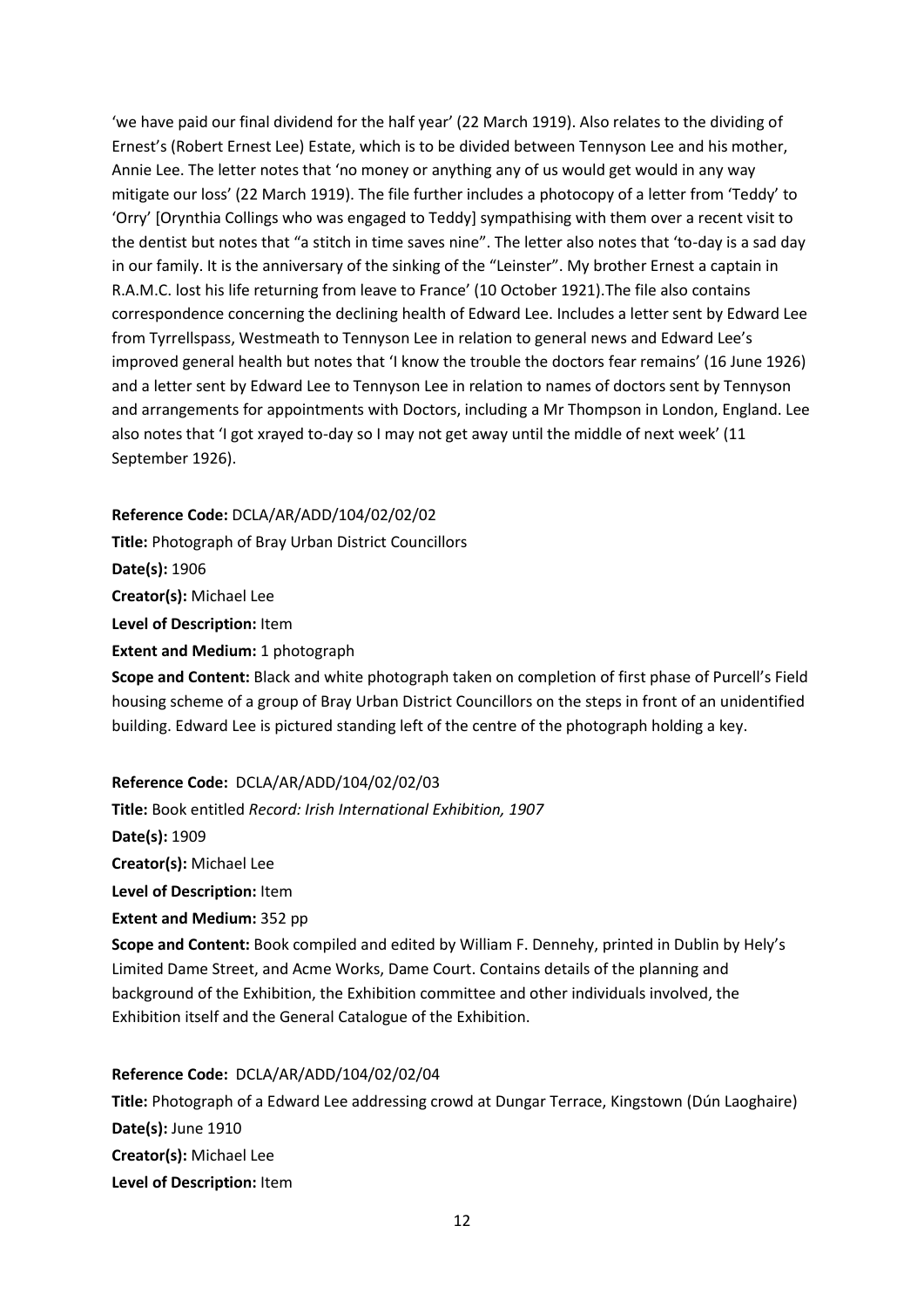#### **Extent and Medium:** 1 photograph

**Scope and Content:** Black and white photograph of a large group of men standing in a semi-circle on the occasion of the handover of over of the New Road to the Bray Urban District Council. Edward Lee is pictured to the left of the centre of the photograph addressing the crowd. Photograph taken by C. Neville Cook, Kingstown (Dún Laoghaire), Dublin.

#### **Reference Code:** DCLA/AR/ADD/104/02/02/05

**Title:** Certificate presented to Mrs Annie Lee by the Joint Committee of the British Red Cross Society and the Order of St John of Jerusalem in England

**Date(s):** 1914- 1918

**Creator(s):** Michael Lee

**Level of Description:** Item

**Extent and Medium:** 2 pp

**Scope and Content:** Certificate presented to Mrs Annie Lee 'in recognition of valuable services rendered during the War. The certificate is signed by A. Dree, the President of the British Red Cross Society and Arthur [?], the Grand Prior of the Order of St John of Jerusalem in England. It is further countersigned by J.C. Davies, Secretary of the Committee, [Arthur Thurley], Chairman of the Committee and Evelyn Cecil, Vice Chairman of the Committee.

#### **Reference Code:** DCLA/AR/ADD/104/02/02/06

**Title:** Certificate from the British Red Cross and Order of St John, Central Works Rooms to Mrs A. Lee **Date(s):** 1916

**Creator(s):** Michael Lee

**Level of Description:** Item

**Extent and Medium:** 1 pp

**Scope and Content:** Certificate 'recording sincere thanks for, and deep appreciation of works done' presented to Mrs A. Lee 'for honorary services on behalf of the sick and wounded in 1916. The certificate is signed by [D. Nille Gas/nd], the President of the society and [Maunses], Chairman of the Committee.

#### **Reference Code:** DCLA/AR/ADD/104/02/02/07

**Title:** Certificate from the British Red Cross Society to Annie Lee

**Date(s):** 15 October 1918

**Creator(s):** Michael Lee

**Level of Description:** Item

**Extent and Medium: 1 pp** 

**Scope and Content:** Certificate to congratulate Annie Lee of the inscription of her name upon the 'Roll of Honourable Service' of the British Red Cross Society in recognition of her service to the Cause. The certificate is signed by [A. Dree].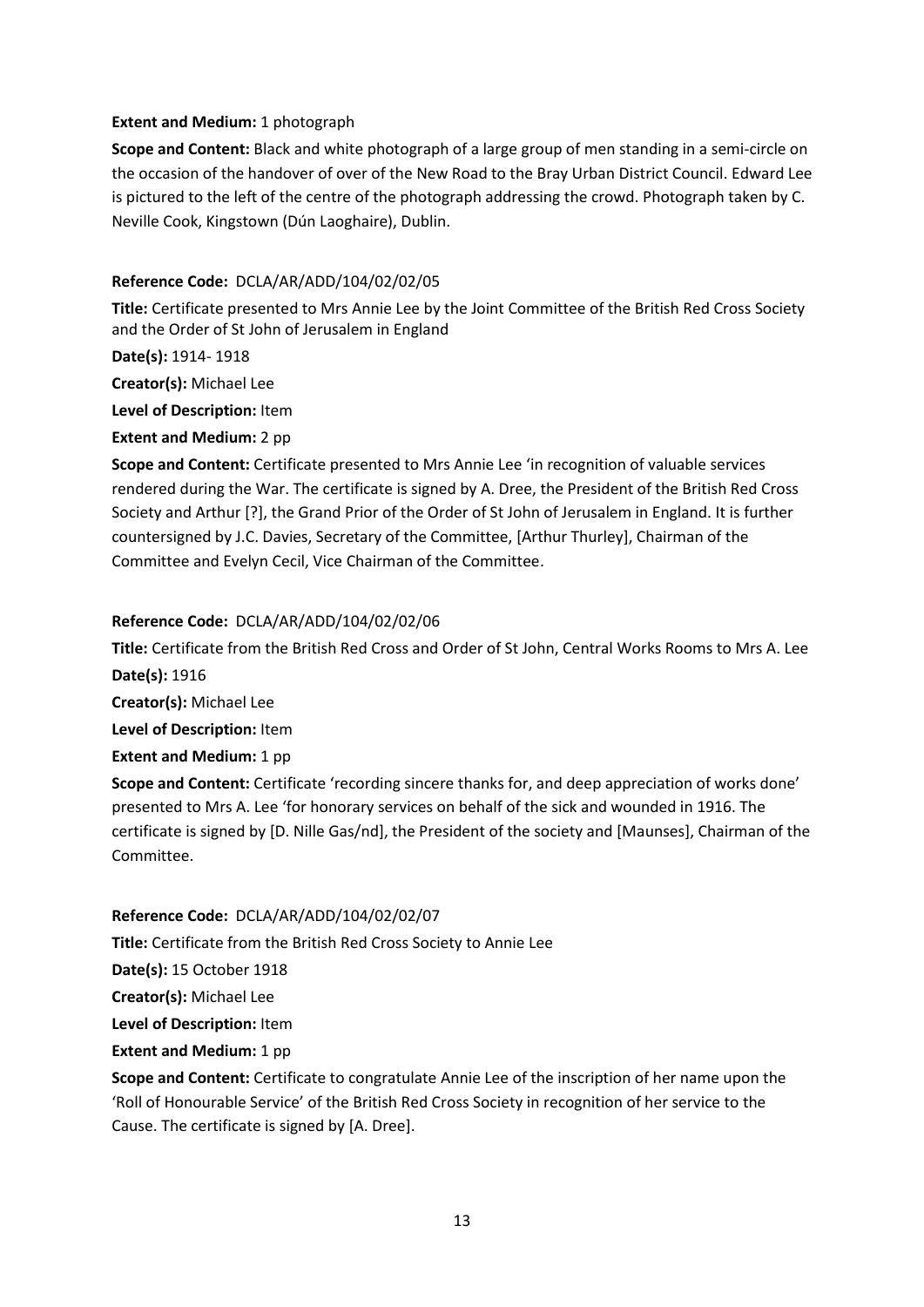**Reference Code:** DCLA/AR/ADD/104/02/02/08 **Title:** Certificate from the British Red Cross Society to Edward Lee **Date(s):** 1 August 1919 **Creator(s):** Michael Lee **Level of Description:** Item **Extent and Medium: 1 pp Scope and Content:** Certificate to congratulate Edward Lee of the inscription of his name upon the

'Roll of Honourable Service' of the British Red Cross Society in recognition of his service to the Cause. The certificate is signed by [A. Dree].

#### **Reference Code:** DCLA/AR/ADD/104/02/03

**Title:** Material relating to Robert Ernest Lee, Joseph Bagnall Lee and Alfred Tennyson Lee

**Date(s):** [1909 –September 1921]

**Creator(s):** Michael Lee

**Level of Description:** Sub- series

**Extent and Medium: 1 file, 31 items** 

**Scope and Content:** Sub-series regarding three of the Lee brothers; Robert Ernest, Joseph Bagnall and Alfred Tennyson Lee. Includes material consisting of photographs, correspondence, books and decorative medals, badges and buttons.

**Reference Code:** DCLA/AR/ADD/104/02/03/01

**Title:** Law Students Debating Society Medal

**Date(s):** 1909-10

**Creator(s):** Michael Lee

**Level of Description:** Item

**Extent and Medium:** 1 jewellery box, 1 silver medal

**Scope and Content:** Silver 'Presidents Medal for Legal Essay' from 'Law Students Debating Society' presented to Joseph B. Lee, Session 1909 – 10. Contained in a black jewellery box labelled 'Weir & Sons, 5 Grafton St, 3 Wicklow St, Dublin'. **Available to view by appointment only.**

#### **Reference Code:** DCLA/AR/ADD/104/02/03/02

**Title:** Photograph of law students from King's Inn

**Date(s):** 1909- 1910

**Creator(s):** Michael Lee

**Level of Description:** Item

**Extent and Medium: 1 photograph** 

**Scope and Content:** Black and white photograph of twelve law students from King's Inn, Dublin. Joseph Lee is pictured sitting centre of the photograph. Includes the signatures of the students on the frame of the photograph in the order of their position in the photograph. Included in the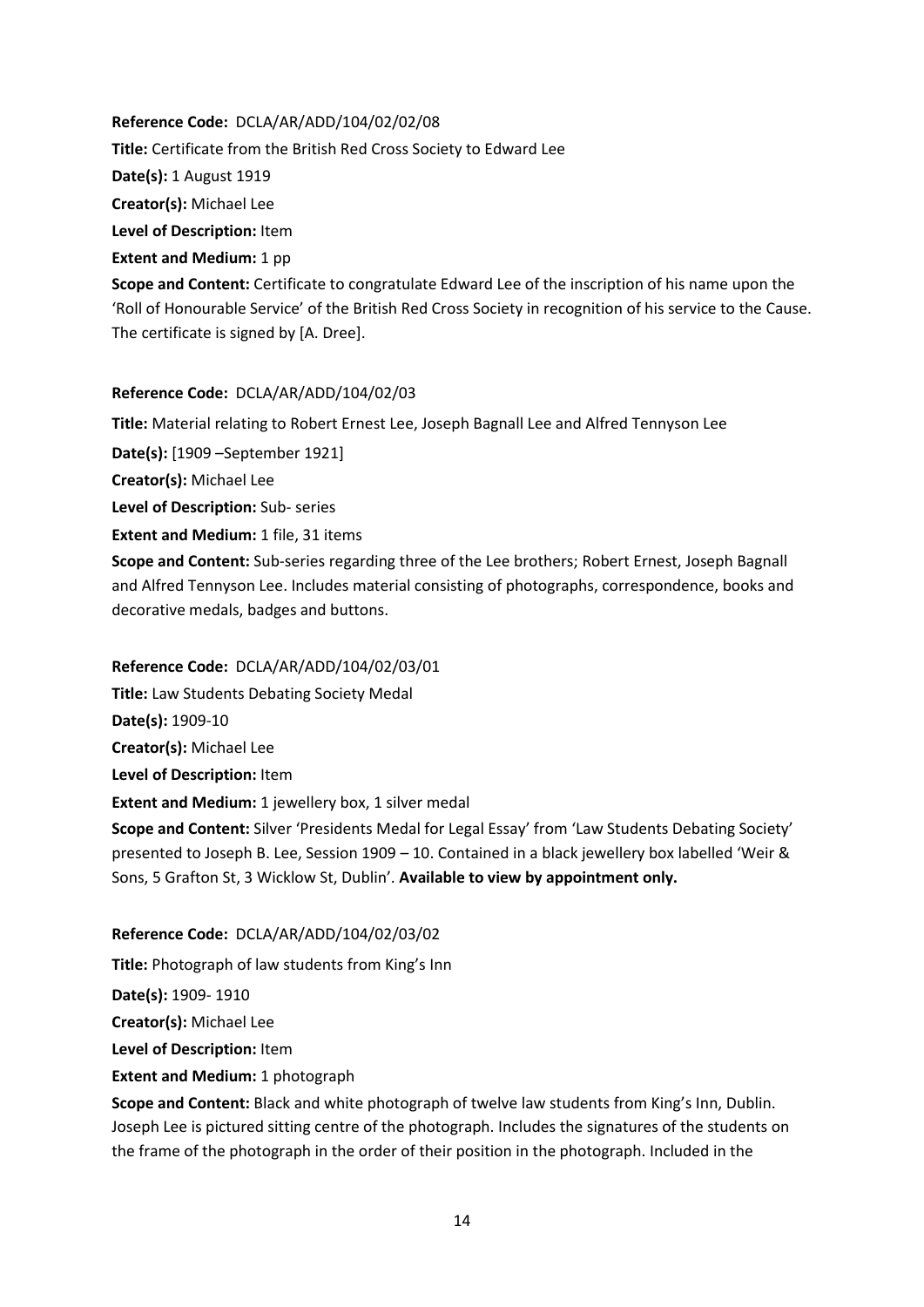photograph is Henry J. Moloney, co-author along with Joseph Bagnall Lee of the Book *Compensation for Criminal Injuries.* 

#### **Reference Code:** DCLA/AR/ADD/104/02/03/03

**Title:** Photograph of resident staff of Royal City of Dublin Hospital

**Date(s):** 1909-1910

**Creator(s):** Michael Lee

**Level of Description:** Item

**Extent and Medium:** 1 photograph

**Scope and Content:** Black and white photograph of resident staff of the Royal City of Dublin Hospital, Dublin. Includes eighteen individuals in total in standing and sitting positions, including R.E. (Robert Ernest) Lee, who is seated on the bottom row, second from the right. Also includes the printed names of the individuals who are pictured in the order of their position in the photograph. Photograph taken by J. Robinson & Sons Ltd, 65 Grafton Street, Dublin.

#### **Reference Code:** DCLA/AR/ADD/104/02/03/04

**Title:** Photograph of Joseph Bagnall Lee and ten individuals dressed in formal attire

**Date(s):** [1909- 1910]

**Creator(s):** Michael Lee

**Level of Description:** Item

**Extent and Medium:** 1 photograph

**Scope and Content:** Black and white photograph of eleven individuals, possibly law students, taken in the standing and sitting position. Includes Joseph Bagnall Lee seated in the centre of photograph. Photograph taken by Lafayette Ltd.

#### **Reference Code:** DCLA/AR/ADD/104/02/03/05

**Title:** Book entitled *Compensation for Criminal Injuries*

**Date(s):** 1912

**Creator(s):** Michael Lee

**Level of Description:** Item

**Extent and Medium:** 262 pp

**Scope and Content:** Book by Henry J. Moloney and Joseph B. Lee B.A. LL.B., printed in Dublin by Ponsonby and Gibbs, University Press regarding 'compensation for criminal injuries to person and property; with a summary of procedure, the county court, appeal, and High Court Rules and Forms, and Appendix and Statutes'. The book is divided into four sections each relating to a different topic including; Introduction, the Statutes Comprising the Criminal Injury Code, Rule of Court and Forms Thereunder and Appendix of Statutes.

**Reference Code:** DCLA/AR/ADD/104/02/03/06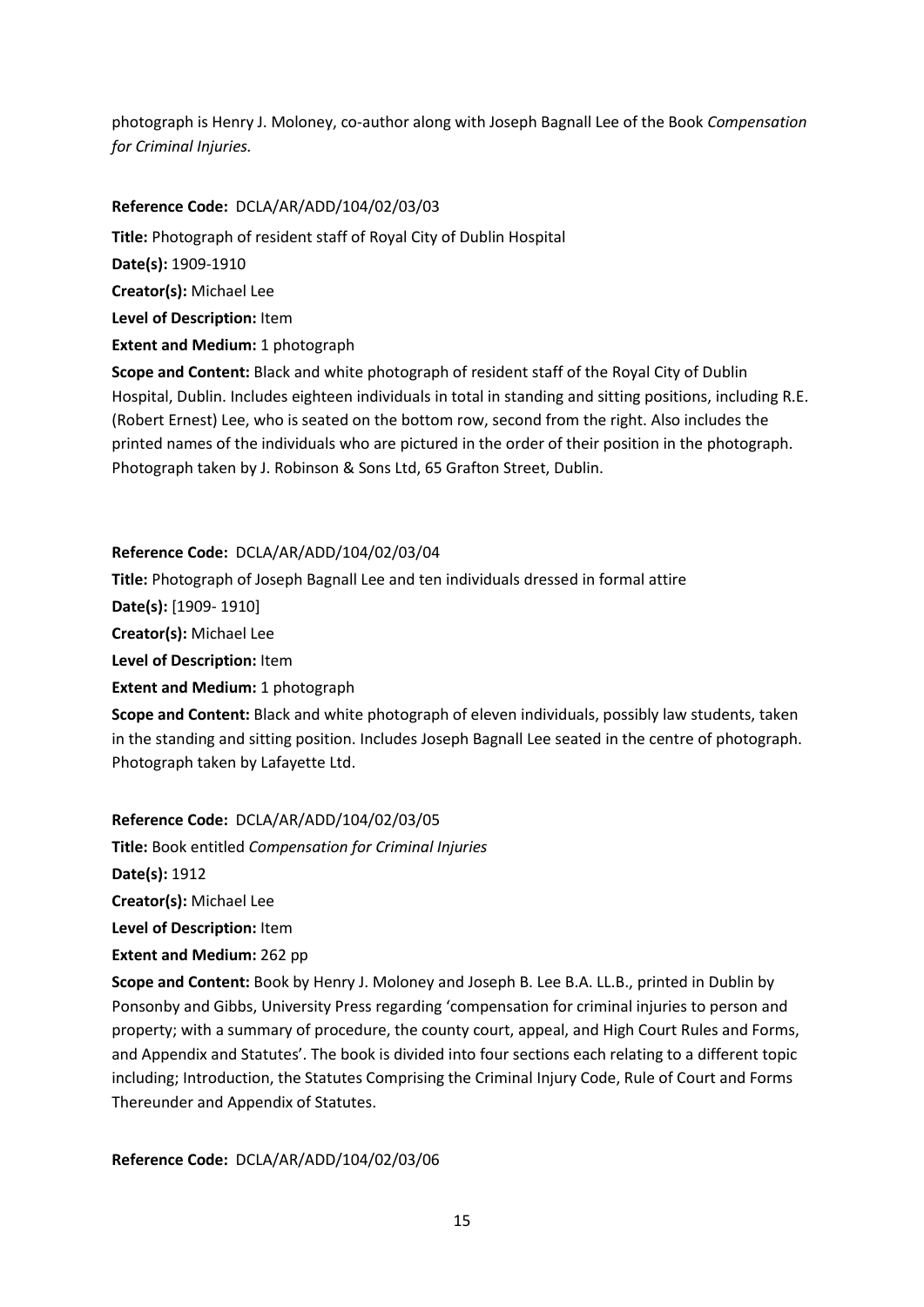**Title:** Photograph of army soldiers **Date(s):** [1914-1915?] **Creator(s):** Michael Lee **Level of Description:** Item

**Extent and Medium:** 1 photograph

**Scope and Content:** Black and white photograph of the 6<sup>th</sup> Royal Munster Fusiliers. Includes twentynine individuals in total in standing and sitting positions facing towards the camera in front of a door of an unidentified building. Joseph Lee is fifth from the right (standing) and Alfred Tennyson is standing tallest with his back to the door.

#### **Reference Code:** DCLA/AR/ADD/104/02/03/07

**Title:** Portrait photograph of Captain Robert Ernest Lee, Royal Army Medical Corps. 14th Field Ambulance, 5<sup>th</sup> Division **Date(s):** [1914-1915?] **Creator(s):** Michael Lee **Level of Description:** Item

**Extent and Medium:** 1 photograph

**Scope and Content:** Black and white portrait photograph of Captain Robert Ernest Lee dressed in army attire.

#### **Reference Code:** DCLA/AR/ADD/104/02/03/08

**Title:** Portrait photograph of [Lieutenant Joseph Bagnall Lee, 6<sup>th</sup> Royal Munster Fusiliers.] **Date(s):** [1914-1915?] **Creator(s):** Michael Lee **Level of Description:** Item **Extent and Medium: 1 photograph Scope and Content:** Black and white portrait photograph of [Lieutenant Joseph Bagnall Lee] in the standing position, dressed in army attire.

#### **Reference Code:** DCLA/AR/ADD/104/02/03/09

**Title:** Silver Glass Case, World War 1 Service Medals, Army Medical Corps buttons

**Date(s):** [1914- 1918?]

**Creator(s):** Michael Lee

**Level of Description:** File

**Extent and Medium:** 1 silver metal box, 1 cardboard box, 6 medals, 3 buttons, 1 pin, 1 badge **Scope and Content:** Silver glass box containing three army service medals including a medal presented to 'Lieut. J. B. Lee of the R. Muns. Fus'. Also contains three buttons from the Royal Army Medical Corps, an I.R.F.U. badge and a dress pin. Further includes a white box addressed to 'Lieut. A.T. Lee, R. Mun. Fus (1914-15)' which contains an army service medal for Lieut A. J. Lee of the R. Muns. Fus and two other further service medals. **Available to view by appointment only.**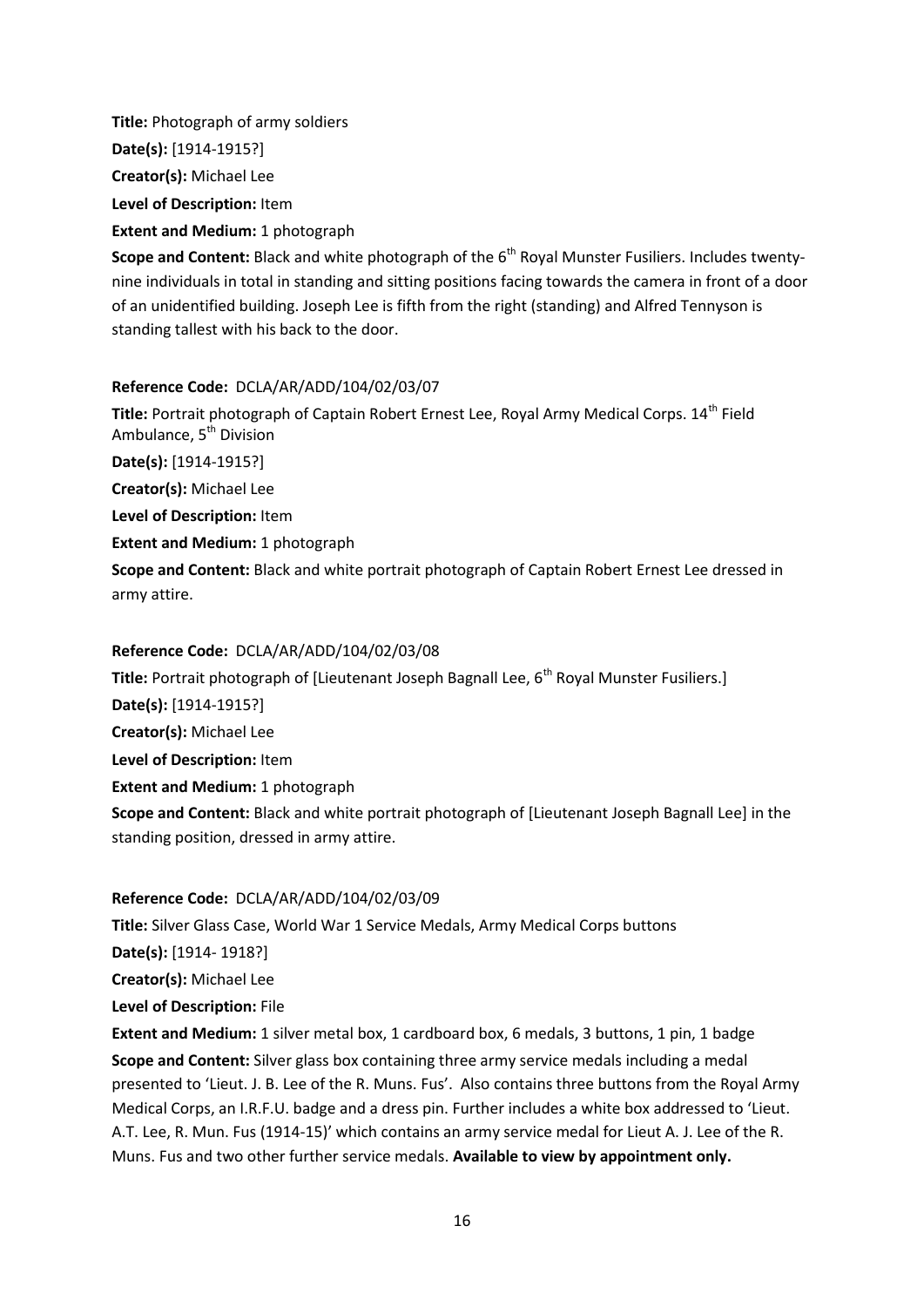**Reference Code:** DCLA/AR/ADD/104/02/03/10

**Title:** Cap badge and pon

**Date(s):** [1914- 1918?]

**Creator(s):** Michael Lee

**Level of Description:** Item

**Extent and Medium:** 1 box, 1 cap badge and 1 pon

**Scope and Content:** Royal Munster Fusiliers Cap Badge and pon. Contained in a blue box labeled 'Weir & Sons, (Dublin) Ltd, 96 Grafton Street & 1, 2, 3 Wicklow Street, Dublin. Box made in England'. **Available to view by appointment only.** 

#### **Reference Code:** DCLA/AR/ADD/104/02/03/11

**Title:** Documents relating to Alfred Tennyson Lee

**Date(s):** [1914- 26 September 1921]

**Creator(s):** Michael Lee

**Level of Description:** File

**Extent and Medium:** 7 items, 131 pp, 64 photographs

**Scope and Content:** File in originally folder entitled 'ATL Pre 1922' containing documents relating to Alfred Tennyson Lee. Includes an envelope addressed to '89 Labour Group Compound' containing photographs and postcards mostly of military personnel and camp buildings taken by Tennyson Lee during his time as Officer of the 89<sup>th</sup> Labour Group in Arquetta, Italy (1918-1919). Also includes photographs of various Lee family members. Some of the photographs include notes on their reverse detailing the background to the photograph. The file also includes two military service books including an Officers Record Book: Army Book 439 which contains personal contact details, education, military courses undertaken, promotions, service details and extra regimental employment during the present war. The service book includes a letter from W. W. [Rhondus], Headquarters of the 59th Division regarding Lieut Lee, 6/Munster Regiment. It is noted 'this Officer has rendered most useful service and has been of the greatest assistance during the recent crisis' (26 May 1916). The second book is entitled 'Section of Platoon Roll Book' which contains details of soldiers from various divisions including Regimental Number, Rank and Name, Date of enlistment, age, religion, proficiency in Bayonet fighting, trade, how employed and other remarks, including nationality. The file also includes a letter to A. T. Lee Esq., from [K. Walton], Secretary of the Judicial & Public Department informing Lee that it is too late for Lee to become a candidate 'for admission to the forthcoming Indian Police Examination under the Reconstruction Regulation' as applications were to be received no later than 29 May 1920 (8 June 1920). Further contains Alfred Tennyson's application 'to be considered for appointment to a permanent commission in the Regular Army under the Army Order of 1915. Includes details of the current unit to which Lee belongs, date of birth, name and address of next of kin, and the unit Alfred Tennyson Lee requests to be appointed as a permanent commission in the Regular Army under Army Order of 1915 (22 July 1916) Further includes signature of V. T. Worship Lt Col recommending Lieut A. T. Lee's appointment and a letter from Worship to Lee sending back the signed application (12 August 1916). A booklet entitled 'R. Politeama Fiorentimo Teatro Massimo' to be held at the 'Maison de Beauté '(1919). Contains